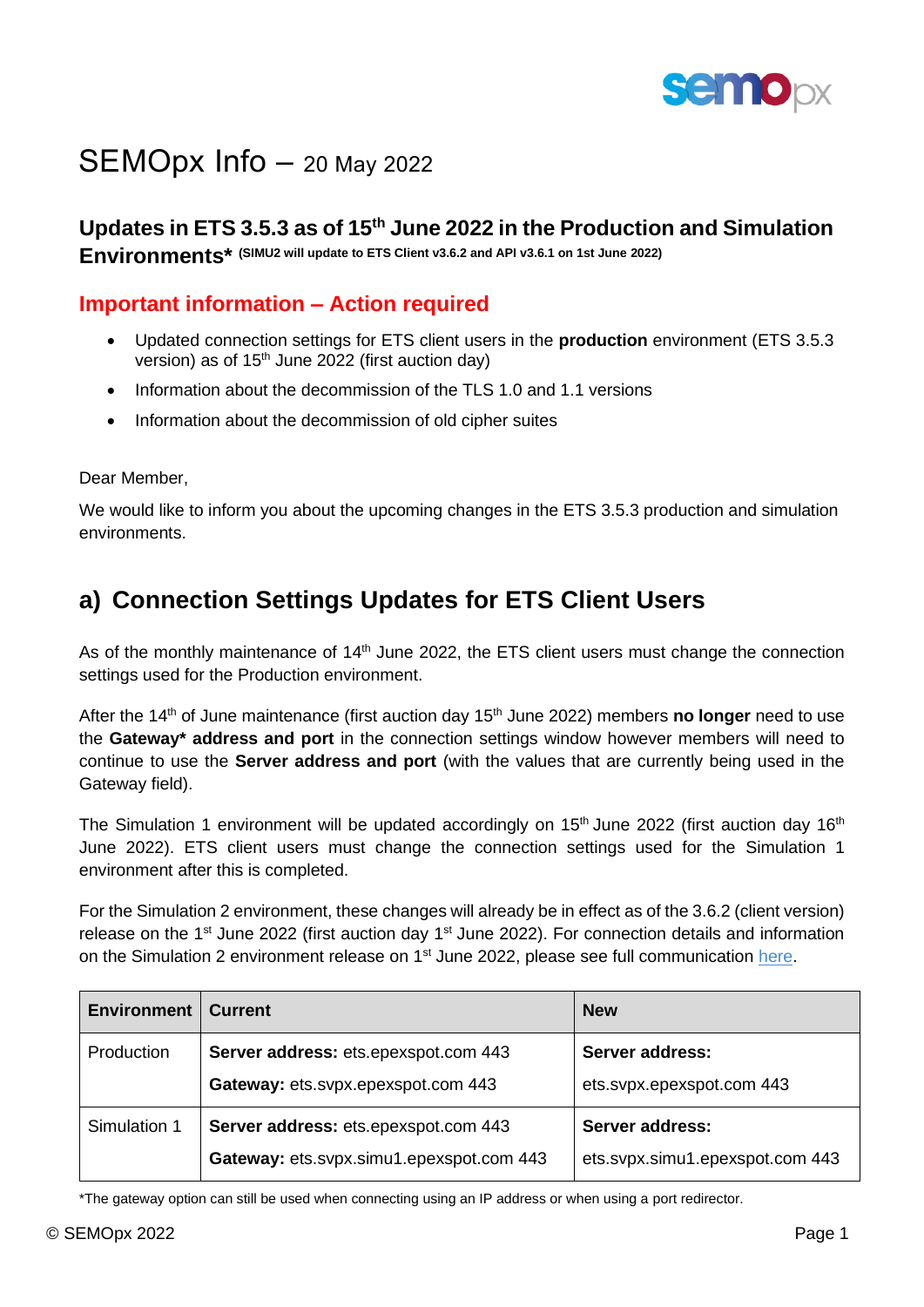

## **b) ETS API Upcoming Versions – Old TLS Decommission**

Although TLS v1.0 and v1.1 are still supported in the current ETS API 3.5 version, it is strongly recommended that members exclusively use the v1.2 version.

As of the ETS monthly maintenance for the production environment on 14<sup>th</sup> June 2022, the v1.2 will be supported. However, TLS v1.0 and 1.1 will be decommissioned.

These changes will be visible in the Simulation 2 environment as of the 3.6.2 (client version) release on 1<sup>st</sup> June 2022. For more information on the Simulation 2 environment release of ETS Client 3.6.2 version, please see full communication [here.](https://www.semopx.com/documents/general-publications/SEMOpx-SCO-Project-SIMU2-Environment-Details.pdf)

## **c) Cipher Suites Decommission**

As already announced in January 2022, the following cipher suites will be decommissioned on the following dates:

- $\checkmark$  In the Production environment as of the maintenance of 14<sup>th</sup> June 2022 (first auction day 15<sup>th</sup> June 2022)
- $\checkmark$  In the Simulation 1 environment on 16<sup>th</sup> June 2022 (first auction day).
- $\checkmark$  In the Simulation 2 environment as of 1<sup>st</sup> June 2022 (first auction day)

Below is the reminder list of the impacted cipher suites as well as the ones that will remain valid.

| <b>Cipher Suites</b>                  | Status as of<br>18/05/2022<br>in SIMU2 | Status as of<br>15/06/2022<br>in SIMU1 and PROD |
|---------------------------------------|----------------------------------------|-------------------------------------------------|
| TLS_RSA_WITH_AES_128_CBC_SHA256       | Decommissioned                         | Decommissioned                                  |
| TLS_RSA_WITH_AES_256_CBC_SHA256       | Decommissioned                         | Decommissioned                                  |
| TLS_ECDHE_RSA_WITH_AES_256_CBC_SHA384 | Supported                              | Supported                                       |
| TLS_ECDHE_RSA_WITH_AES_256_GCM_SHA384 | Supported                              | Supported                                       |
| TLS_RSA_WITH_AES_256_GCM_SHA384       | Decommissioned                         | Decommissioned                                  |
| TLS_DHE_RSA_WITH_AES_256_GCM_SHA384   | Supported                              | Supported                                       |
| TLS_ECDHE_RSA_WITH_AES_128_CBC_SHA256 | Supported                              | Supported                                       |
| TLS_ECDH_RSA_WITH_AES_128_CBC_SHA256  | Decommissioned                         | Decommissioned                                  |
| TLS_ECDHE_RSA_WITH_AES_128_GCM_SHA256 | Supported                              | Supported                                       |
| TLS_RSA_WITH_AES_128_GCM_SHA256       | Decommissioned                         | Decommissioned                                  |
| TLS_DHE_RSA_WITH_AES_128_GCM_SHA256   | Supported                              | Supported                                       |